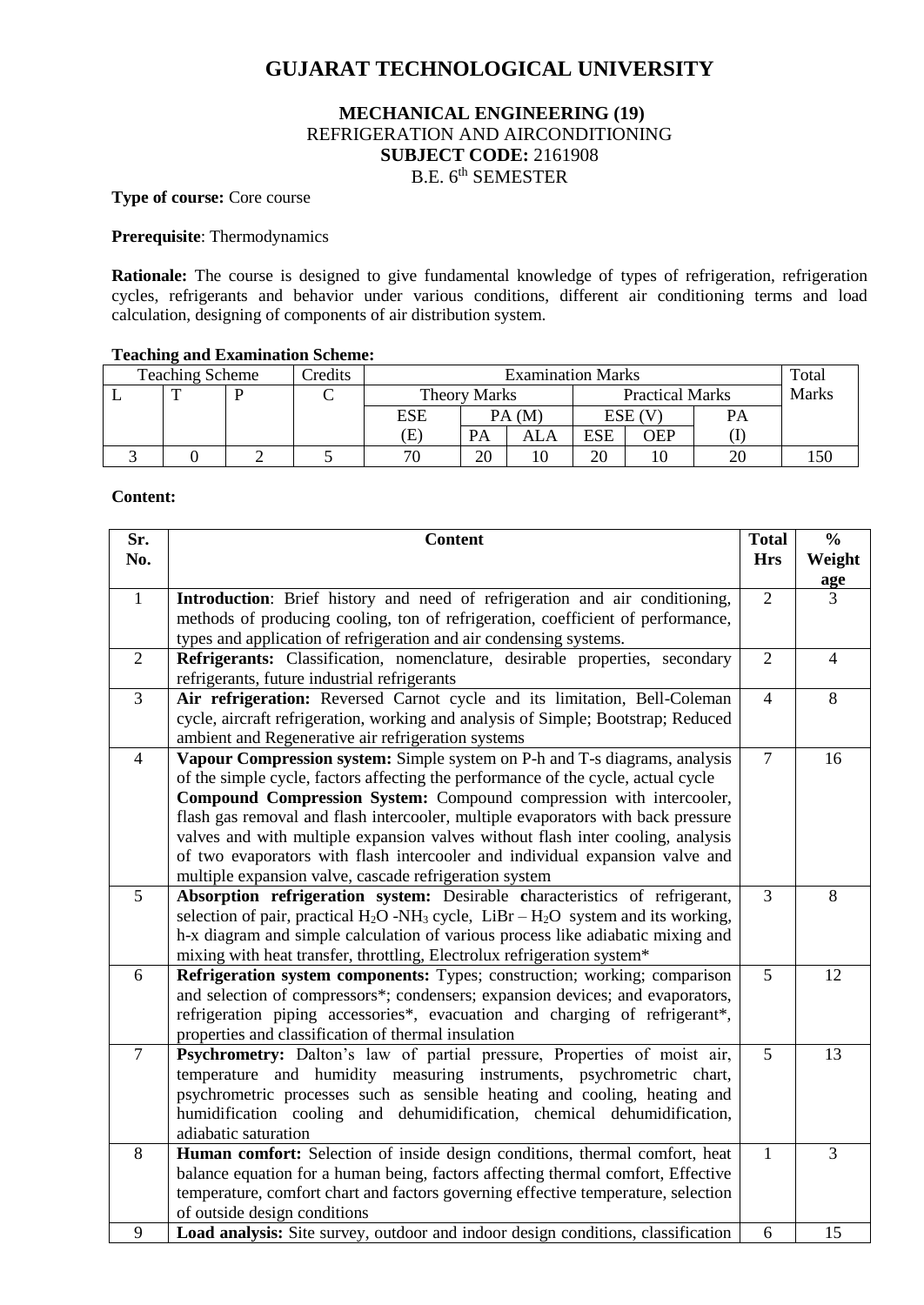|    | of loads, flywheel effect of building material and its use in design, effect of wall<br>construction on cooling load, instantaneous heat gain (IHG) and instantaneous<br>cooling load (ICL) heat transmission through sunlit and shaded glass using<br>tables, method of reduction of solar heat gain through glass, calculations of<br>cooling load TETD due to sunlit and shaded roof and walls using tables,<br>ventilation and air infiltration, load due to outside air, heat gain from occupants;<br>electric lights; product; electric motor and appliances, load calculations for<br>automobiles, use of load estimation sheet*, introduction of CLTD method |                |    |
|----|----------------------------------------------------------------------------------------------------------------------------------------------------------------------------------------------------------------------------------------------------------------------------------------------------------------------------------------------------------------------------------------------------------------------------------------------------------------------------------------------------------------------------------------------------------------------------------------------------------------------------------------------------------------------|----------------|----|
| 10 | <b>Duct design and air distribution:</b> Function; classification and economic factors                                                                                                                                                                                                                                                                                                                                                                                                                                                                                                                                                                               | $\overline{4}$ | 10 |
|    | influencing duct layout, equal friction method of duct design, use of friction<br>chart, dynamic losses and its determination, Requirements of air distribution                                                                                                                                                                                                                                                                                                                                                                                                                                                                                                      |                |    |
|    | system, air distribution, grills, outlets, application, location                                                                                                                                                                                                                                                                                                                                                                                                                                                                                                                                                                                                     |                |    |
| 11 | Air-conditioning systems: Classification, system components, all air; all water;                                                                                                                                                                                                                                                                                                                                                                                                                                                                                                                                                                                     | $\mathcal{R}$  | 8  |
|    | and air-water systems, room air conditioners, packaged air conditioning plant,                                                                                                                                                                                                                                                                                                                                                                                                                                                                                                                                                                                       |                |    |
|    | central air conditioning systems, split air conditioning systems                                                                                                                                                                                                                                                                                                                                                                                                                                                                                                                                                                                                     |                |    |
|    |                                                                                                                                                                                                                                                                                                                                                                                                                                                                                                                                                                                                                                                                      |                |    |

\* To be covered in practical sessions only.

# **Suggested Specification table with Marks (Theory):**

| $\sim$<br><b>Distribution of Theory Marks</b> |       |       |         |         |                    |  |  |
|-----------------------------------------------|-------|-------|---------|---------|--------------------|--|--|
| Level                                         | Level | evel. | N Level | E Level | $\mathcal C$ Level |  |  |
|                                               | 20    | ∸     |         |         |                    |  |  |

**Legends: R: Remembrance; U: Understanding; A: Application, N: Analyze and E: Evaluate and above Levels (Revised Bloom's Taxonomy)**

Note: This specification table shall be treated as a general guideline for students and teachers. The actual distribution of marks in the question paper may vary slightly from above table

#### **Reference Books:**

- 1. Refrigeration and Air Conditioning by C P Arora, McGraw-Hill India Publishing Ltd.
- 2. Refrigeration and Air-conditioning by Ramesh Arora , Prentice Hall of India
- 3. Refrigeration and Air Conditioning by Manohar Prasad, New Age International Publisher
- 4. Principles of Refrigeration by Roy. J Dossat, Pearson Education
- 5. Refrigeration and Air Conditioning by Jordon and Prister, Prentice Hall of India Pvt. Ltd.
- 6. Refrigeration and Air Conditioning by W.F. Stocker and J. W. Jones, McGraw-Hill
- 7. Refrigeration and Air Conditioning by Ameen Ahmadul, PHI India
- 8. Automobile Air conditioning by Crouse and Anglin, McGraw Hill Publications

# **Course Outcome:**

After learning the course the students should be able to:

- Understand the basic concepts of refrigeration and air conditioning systems
- Understand and analysis of various refrigeration cycles
- Make basic calculation of psychometric properties and process
- Do basic calculations of heating and cooling load requirements of a room.
- Apply scientific and engineering principles to analyze and design aspects of engineering systems that relate to refrigeration and air conditioning.

# List of laboratory experiments: (Any 10 of the following experiments to be performed)

- 1. To understand different components of VCR system and to determine its COP
- 2. To understand working of Electrolux refrigerator and to determine its COP.
- 3. To understand construction and working of reciprocating, rotary and centrifugal compressor used for R&AC.
- 4. To understand various tools used for refrigeration tubing and and to perform various operations like flaring, swaging, bending, brazing etc.
- 5. To perform different psychrometric processes and analyze the same using psychrometric chart.
- 6. To understand construction and working of window air-conditioner/ split air-conditioner and to determine its capacity.
- 7. To determine COP and apparatus dew point of an air conditioning test rig.
- 8. To calculate cooling load of a confined space using table and compare the same with load estimation sheet.
- 9. Study of domestic refrigerator and to determine % running time at different thermostat settings.